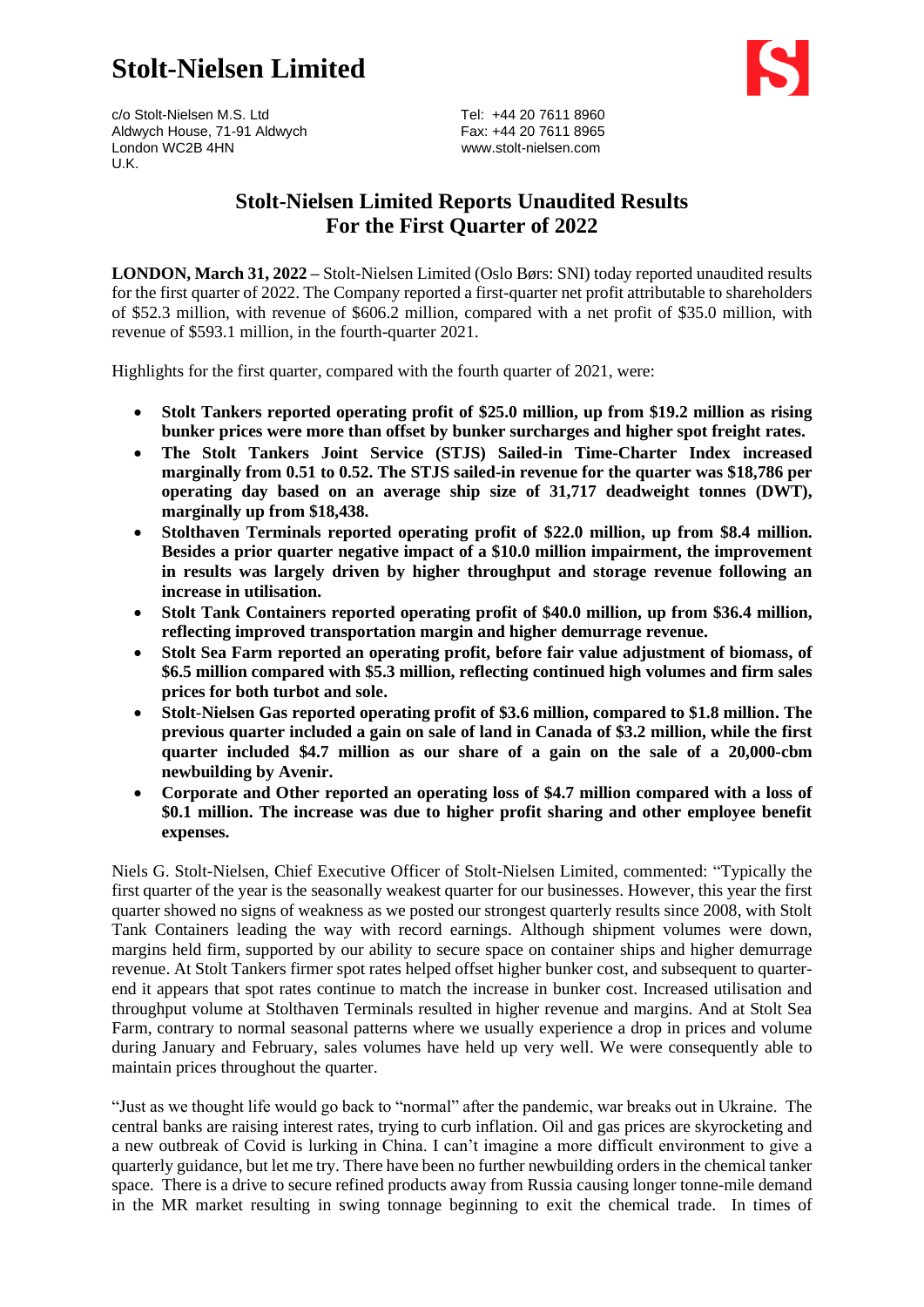

uncertainty the product and chemical markets tend to secure additional storage capacity, so we predict a strengthening of utilisation and rates in Stolthaven Terminals. I expect shipments in Stolt Tank Containers to come down because of the demand destruction caused by the high container liner rates. The value of some of the products we carry in STC cannot justify these increased rates and the products could possibly move back to chemical tankers. However, I still believe margin and shipment volumes will give a record year for STC. I expect Stolt Sea Farm to have a similar year as in 2021.

"On March  $7<sup>th</sup>$  we announced the purchase of 5% of the A-shares in Odfjell SE. This investment is driven by our belief in the chemical tanker industry and a pending recovery. Our investment has naturally prompted speculation about a potential merger between Stolt Tankers and Odfjell Tankers. I have previously spoken out about the need for consolidation in the chemical tanker industry and still strongly believe it is the best way to make our industry environmentally and economically sustainable."

On December 2, 2021, the Company paid an interim dividend of \$0.50 per Common Share to shareholders of record on November 10, 2021.

On January 26, 2022, the Company's Chief Executive Officer, Mr Niels G. Stolt-Nielsen announced his intention to retire from his position as CEO once a replacement has been identified. The intention is that Mr Stolt-Nielsen will succeed Mr Cooperman as Chairman of the Board when he retires as Chairman, subject to approval of the shareholders at the Annual General Meeting on April 21, 2022. The intention is that Mr. Cooperman will remain as a Director.

On January 31, 2022, the Company announced that Mr Hans Augusteijn would succeed Mr Michael W. Kramer as President of Stolt Tank Containers, as Mr Kramer assumes the role of Executive Vice President, Marketing and Business Development, at Stolt-Nielsen Limited.

On February 24, 2022, the Company's Board of Directors recommended a final dividend of \$0.50 per share, payable to shareholders of record on April 27, 2022, subject to a favourable vote at the Company's Annual General Meeting in April.

On March 16, 2022, subsequent to quarter-end, the Company published its Annual Report for 2021, available to download from the Company's website: [www.stolt-nielsen.com.](http://www.stolt-nielsen.com/)

| Reporting Item (in USD millions,<br>except per share data and number of shares) |             | Quarter     |             |
|---------------------------------------------------------------------------------|-------------|-------------|-------------|
|                                                                                 | <b>1022</b> | <b>4021</b> | <b>1021</b> |
| <b>Revenue</b>                                                                  | 606.2       | 593.1       | 480.2       |
| <b>Operating profit</b>                                                         | 91.8        | 77.0        | 36.0        |
| Net profit                                                                      | 52.3        | 35.0        | 2.5         |
| EPS attributable to SNL shareholders – diluted                                  | 0.98        | 0.65        | 0.05        |
| Weighted average number of shares -                                             |             |             |             |
| diluted (in millions)                                                           | 53.5        | 53.5        | 53.5        |

#### *SNL Performance Summary and Results*

Debt, net of cash and cash equivalents, was \$2,237.9 million as of February 28, 2022, compared with \$2,312.2 million as of November 30, 2021. Shareholders' equity of SNL as of February 28, 2022 was \$1,554.0 million, compared with \$1,472.9 million as of November 30, 2021.

Net interest expense in the first quarter was \$30.9 million, up slightly from \$30.4 million in the fourth quarter due to break costs resulting from early repayment of the *Stolt Groenland* loan facility. SNL had \$114.3 million of cash and cash equivalents and \$329.9 million of available and undrawn committed revolving credit lines as of February 28, 2022, compared with \$123.9 million of cash and cash equivalents and \$309.9 million of available and undrawn committed revolving credit lines as of November 30, 2021.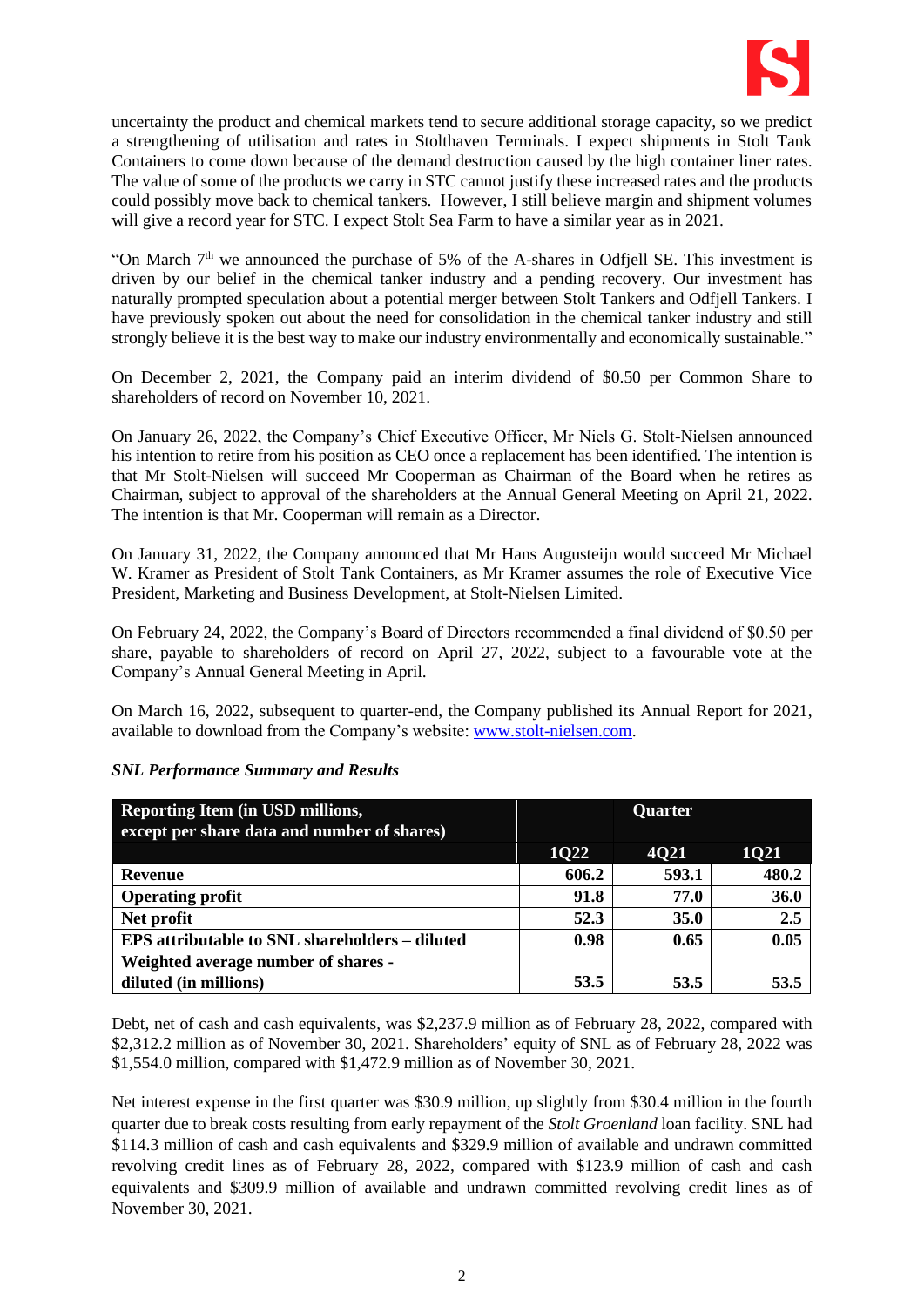#### *Segment Information*

| <b>Operating Profit (Loss) by Division (in USD millions)</b> | Quarter |             |             |
|--------------------------------------------------------------|---------|-------------|-------------|
|                                                              | 1Q22    | <b>4021</b> | <b>1Q21</b> |
| <b>Stolt Tankers</b>                                         | 25.0    | 19.2        | 12.9        |
| <b>Stolthaven Terminals</b>                                  | 22.0    | 8.4         | 15.7        |
| <b>Stolt Tank Containers</b>                                 | 40.0    | 36.4        | 8.0         |
| Stolt Sea Farm                                               | 5.9     | 11.3        | 1.0         |
| <b>Stolt-Nielsen Gas</b>                                     | 3.6     | 1.8         | 0.6         |
| Corporate & Other                                            | (4.7)   | (0.1)       | (2.2)       |
| <b>Total</b>                                                 | 91.8    | 77.0        | 36.0        |

#### *Stolt Tankers*

Stolt Tankers reported first-quarter revenue of \$314.5 million versus \$307.8 million in the fourth quarter. Deep-sea freight revenue improved by \$4.6 million, or 2.1%. While operating days were down 1.0% and volume invoiced was down 3.3%, freight rates were overall up 6.4% driven largely by a 14.3% increase in spot rates compared with the fourth quarter. Regional fleet freight revenue was flat during the quarter. A 9.5% increase in bunker prices drove an increase in bunker surcharge revenue of \$1.6 million.

Stolt Tankers reported a first-quarter operating profit of \$25.0 million, up from \$19.2 million in the fourth quarter. The fourth quarter benefited from \$3.8 million in positive one-offs relating to Den Norske Krigsforsikring for Skib capital distribution offset by a loss on disposal of assets. First quarter trading results were up \$2.9 million due to the improvement in deep-sea revenue and lower sublet and barging and transhipment expense, partly offset by higher bunker costs. Bunker costs increased by \$7.8 million as the average price of bunkers consumed increased to \$580 from \$530 per tonne. Owning expenses were marginally up by \$0.6 million. Depreciation was down \$4.5 million following the disposal of ships in the prior quarter and the effect of a year-end upward adjustment to residual values reflecting higher steel prices. Administrative and general expenses were lower by \$1.8 million compared to the prior quarter, and equity income from joint ventures was up by \$0.7 million, in line with the improved trading results.

#### *Stolthaven Terminals*

Stolthaven Terminals reported first-quarter revenue of \$66.1 million, up from \$62.1 million in the fourth quarter. The first quarter saw an improvement in storage and throughput revenue of 4.6% driven by an improvement in rates and an increase in utilisation at wholly-owned terminals from 92.8% to 96.3%. Utility revenue was up 16.2% driven by increased steam revenue during the colder winter months, and other services revenue was up 7.7% reflecting the increased activity levels.

Stolthaven reported first-quarter operating profit of \$22.0 million, up from \$8.4 million in the fourth quarter due to a prior quarter impairment of \$10.0 million and to the improvement in revenue this quarter. However, operating expenses were up 3.7% overall reflecting the increased activity levels and the additional cost of steam. Lower administrative and general expenses were offset by lower equity income from joint ventures, which was down by \$0.7 million, due to higher utility cost and higher personnel and manning costs in the joint ventures.

### *Stolt Tank Containers*

Stolt Tank Containers (STC) reported first-quarter revenue of \$195.3 million, up from \$191.5 million in the fourth quarter. Transportation revenue decreased 1.4% as shipments were down 6.0% to 30,694, partly offset by an increase in transportation rates, reflecting the continued rise in ocean freight and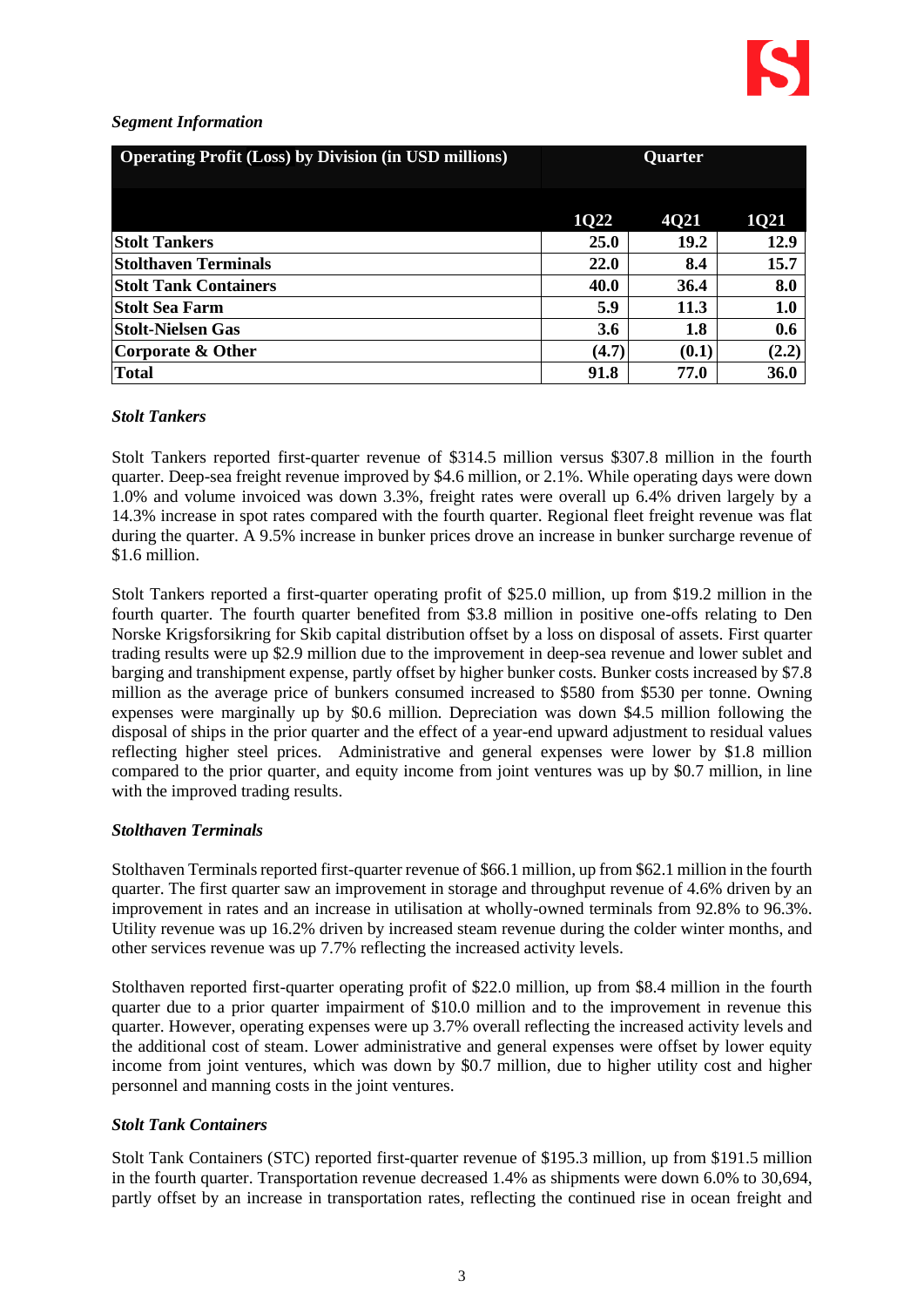

trucking cost. Demurrage revenue increased by 6.0% following a significant rise in the third and fourth quarters driven by logistical bottlenecks and customers holding onto more tanks longer. Utilisation fell to 70.3% compared with 72.2% in the prior quarter.

STC reported a first-quarter operating profit of \$40.0 million, up from \$36.4 million in the fourth quarter.

#### *Stolt Sea Farm*

Stolt Sea Farm (SSF) reported first-quarter revenue of \$30.0 million, down from \$31.1 million in the fourth quarter, due to a slight reduction in turbot volume sold, partly offset by improvements in prices for both turbot and sole. Turbot prices improved by a further 1.0% on top of significant increases in recent quarters, while sales volumes were down 2.9%, as third-party traded volume is being phased out. Likewise, sole prices increased 2.2%, while the volume sold during the quarter improved by 6.1%.

SSF reported a first-quarter operating profit of \$6.5 million before fair value adjustment of biomass, compared with a fourth-quarter operating profit of \$5.3 million, predominantly reflecting the improvement in prices and a continued reduction in the production cost per kilo of sole. The fair value adjustment of biomass showed a loss of \$0.6 million compared with a gain of \$6.0 million in the prior quarter. The prior quarter gain reflected the continued improvement in prices and increase in biomass inventory ahead of the peak Christmas season.

#### *Stolt-Nielsen Gas*

Stolt-Nielsen Gas (SNG) reported a first-quarter operating profit of \$3.6 million, compared with \$1.8 million in the fourth quarter, which included a gain on the sale of a property in Canada of \$3.2 million. The fifth ship in Avenir's newbuilding programme, *Avenir Allegiance*, which was delivered in December 2021, was subsequently sold to Chinese buyers at a gain. SNG consists of the Company's investments in Golar LNG, Avenir LNG and Cool Company Ltd.

Avenir LNG continues to deliver on its strategy in becoming a leader in shipping, storing and selling LNG to stranded demand and supplying LNG to a growing fleet of ships powered by LNG. Avenir now operates four modern, small scale LNG tankers with bunkering capability and one LNG terminal in Sardinia. Two of the ships are employed under long-term time charters with New Fortress Energy and Petronas, with the two remaining ships traded by Avenir in Europe to support the strategy of sourcing, shipping, storing and delivering clean-burning, cost efficient LNG to areas of stranded LNG demand not serviced by pipelines. Avenir has one further newbuilding due for delivery in May 2022, where employment has been secured under time charters, initially to New Fortress Energy during the second half of 2022 and then subsequently to Shell at the beginning of 2023. With the progress made, Avenir is well positioned to capitalise on the growing LNG distribution and bunkering markets.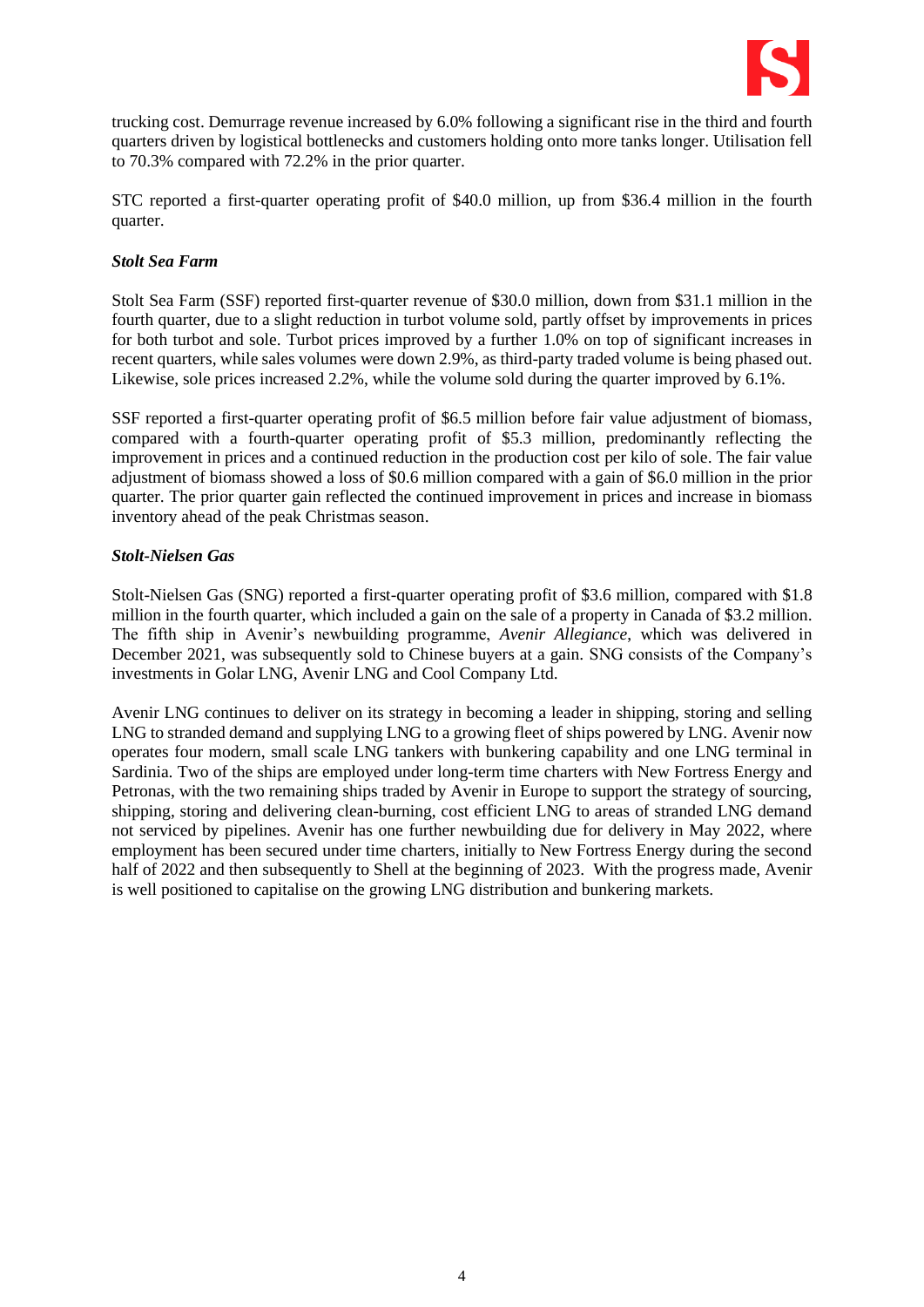## *Conference Call*

Stolt-Nielsen Limited (Oslo Børs: SNI) will host a presentation and conference call to discuss the Company's unaudited results for the first quarter of 2022 on **Thursday, March 31, 2022 at 15:00 CEST (09:00 EDT, 14:00 BST)** at Skandinaviska Enskilda Banken (SEB), Filipstad Brygge 1, 0252 Oslo, Norway.

The presentation and video conference will be hosted by:

- Mr. Niels G. Stolt-Nielsen Chief Executive Officer, Stolt-Nielsen Limited
- Mr. Jens F. Grüner-Hegge Chief Financial Officer, Stolt-Nielsen Limited

A live video webcast of the presentation may be accessed via the Stolt-Nielsen website at: <https://www.stolt-nielsen.com/investors/financial-results/>

Registration is required and all viewers will have the option to ask questions. Also, those who want to dial in and join the conference must register prior to the conference using the following link [here.](https://event.loopup.com/SelfRegistration/registration.aspx?booking=18JuEQlppiHVE0Pjzrr5tGbwMFYv3J4RBaq5cyP6BQs=&b=2389e96d-457b-46a8-bebb-fec356d5b031)

The presentation will be published on our website: https://www.stolt-nielsen.com/investors/financial-results/

For additional information please contact:

Jens F. Grüner-Hegge Chief Financial Officer U.K. +44 (0) 20 7611 8985 [j.gruner-hegge@stolt.com](mailto:j.gruner-hegge@stolt.com)

Ellie Davison Head of Corporate Communications UK +44 (0) 20 7611 8926 [e.davison@stolt.com](mailto:e.davison@stolt.com)

#### **About Stolt-Nielsen Limited**

Stolt-Nielsen (SNL or the 'Company') is a long-term investor and manager of businesses focused on opportunities in logistics, distribution and aquaculture. The Stolt-Nielsen portfolio consists of its three global bulk-liquid and chemicals logistics businesses – Stolt Tankers, Stolthaven Terminals and Stolt Tank Containers – Stolt Sea Farm and investments in LNG. Stolt-Nielsen Limited is listed on the Oslo Stock Exchange (Oslo Børs: SNI).

This information is subject of the disclosure requirements pursuant to section 5-12 of the Norwegian Securities Trading Act.

#### **Forward-Looking Statements**

This press release contains "forward-looking statements" based on information available to the Company on the date hereof, and the Company assumes no obligation to update any such forward-looking statement. These statements may be identified by the use of words like "anticipate," "believe," "estimate," "expect," "intend," "may," "plan," "project," "will," "should," "seek," and similar expressions. The forward-looking statements reflect the Company's current views and assumptions and are subject to risks and uncertainties. The Company does not represent or warrant that the Company's actual future results, performance or achievements will be as discussed in those statements, and assumes no obligation to, and does not intend to, update any of those forwardlooking statements other than as may be required by applicable law.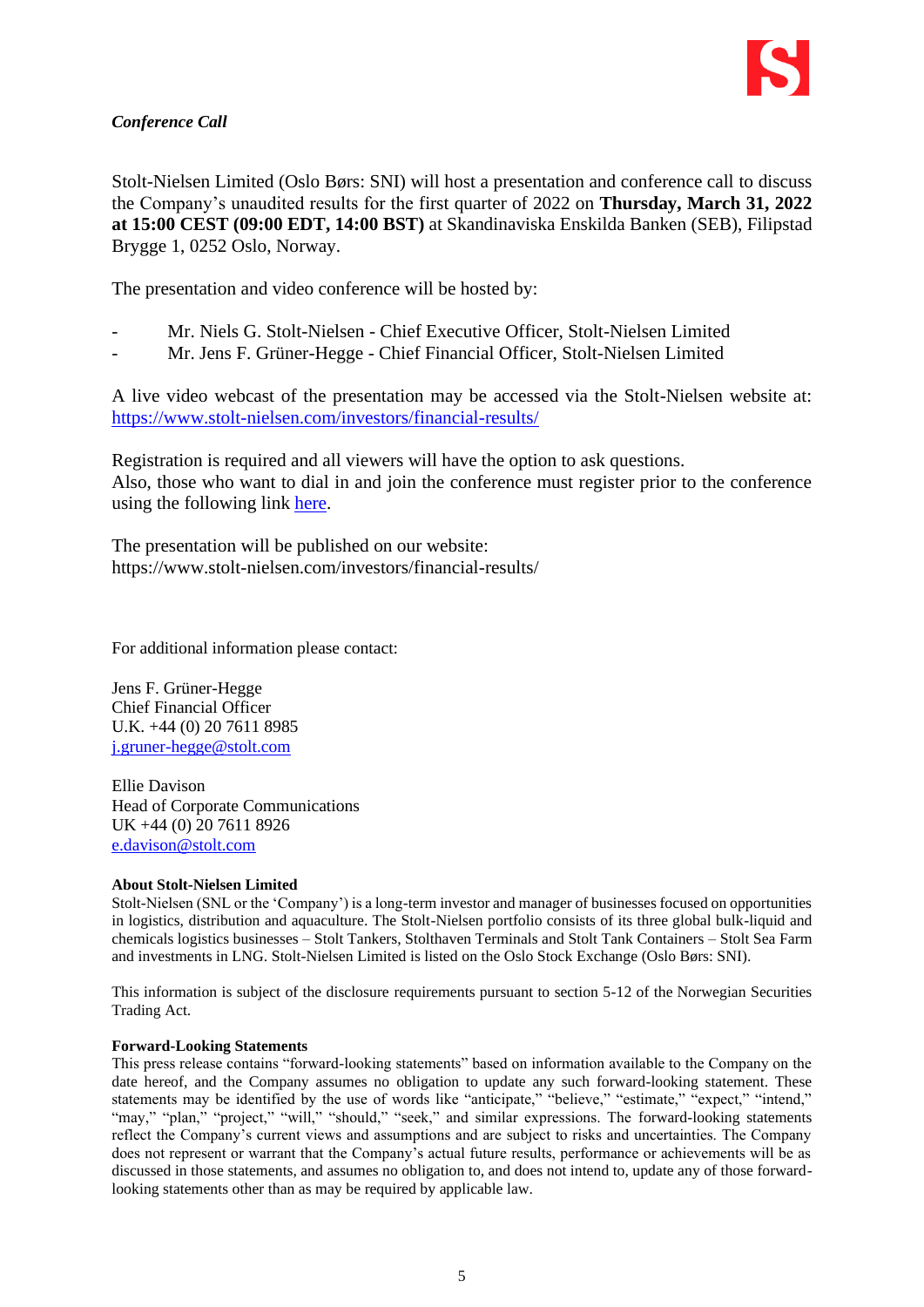## **STOLT-NIELSEN LIMITED AND SUBSIDIARIES CONSOLIDATED INCOME STATEMENTS (in US dollar thousands, except per share data) (UNAUDITED)**

|                                                                                                                                                                                                                | <b>Three Months Ended</b> |                                                        |     |                                                                  |    |                                                       |
|----------------------------------------------------------------------------------------------------------------------------------------------------------------------------------------------------------------|---------------------------|--------------------------------------------------------|-----|------------------------------------------------------------------|----|-------------------------------------------------------|
|                                                                                                                                                                                                                |                           | Feb <sub>28</sub><br>2022                              |     | <b>Nov 30</b><br>2021                                            |    | Feb <sub>28</sub><br>2021                             |
| Revenue<br>Operating expenses (a)                                                                                                                                                                              | \$                        | 606,208<br>403,049                                     | \$  | 593,055<br>379,103                                               | \$ | 480,161<br>327,574                                    |
|                                                                                                                                                                                                                |                           | 203,159                                                |     | 213,952                                                          |    | 152,587                                               |
| Depreciation and amortisation<br>Impairment of assets (b)                                                                                                                                                      |                           | 68,283                                                 |     | 73,114<br>10,000                                                 |    | 72,031                                                |
| <b>Gross profit</b>                                                                                                                                                                                            |                           | 134,876                                                |     | 130,838                                                          |    | 80,556                                                |
| Share of profit of joint ventures and associates<br>Administrative and general expenses<br>Gain (loss) on disposal of assets, net (c)<br>Other operating income<br>Other operating expenses                    |                           | 13,788<br>(58, 559)<br>750<br>972<br>(17)              |     | 8,910<br>(57,063)<br>(6, 219)<br>542<br>(45)                     |    | 9.009<br>(53, 933)<br>62<br>334<br>(45)               |
| <b>Operating Profit</b>                                                                                                                                                                                        |                           | 91,810                                                 |     | 76,963                                                           |    | 35,983                                                |
| Non operating income (expense)<br>Finance income<br>Finance expense - finance leases<br>Finance expense - debt and other (d)<br>Foreign currency exchange (loss) gain, net<br>Other non-operating loss, net    |                           | 852<br>(2, 215)<br>(29, 582)<br>(2,081)<br>1,249       |     | 709<br>(2,646)<br>(28, 427)<br>(2,033)<br>(1, 334)               |    | 617<br>(2,771)<br>(30, 373)<br>1.184<br>58            |
| Profit before income tax                                                                                                                                                                                       |                           | 60,033                                                 |     | 43,232                                                           |    | 4,698                                                 |
| Income tax expense                                                                                                                                                                                             |                           | (7, 740)                                               |     | (8, 212)                                                         |    | (2, 195)                                              |
| <b>Net Profit</b>                                                                                                                                                                                              | \$                        | 52,293                                                 | -\$ | 35,020                                                           | \$ | 2,503                                                 |
| <b>PER SHARE DATA</b><br>Net profit attributable to SNL shareholders                                                                                                                                           |                           |                                                        |     |                                                                  |    |                                                       |
| <b>Basic</b>                                                                                                                                                                                                   | $\frac{1}{2}$             | 0.98                                                   | \$  | 0.65                                                             | \$ | 0.05                                                  |
| <b>Diluted</b>                                                                                                                                                                                                 | \$                        | 0.98                                                   | \$  | 0.65                                                             | \$ | 0.05                                                  |
| Weighted average number of common shares and common share equivalents outstanding:<br>Basic<br><b>Diluted</b>                                                                                                  |                           | 53,524<br>53,524                                       |     | 53,524<br>53,524                                                 |    | 53.524<br>53,524                                      |
| SELECTED CASH FLOW DATA<br>Capital expenditures (excluding capitalised interest)<br>Equity contributions and advances to joint ventures and associates,                                                        | \$                        | 23,481                                                 | \$  | 25,425                                                           | \$ | 102,413                                               |
| net of repayments<br>Total selected cash flow data                                                                                                                                                             | \$                        | 243<br>23,724                                          | \$  | 25,426                                                           | \$ | 13,923<br>116,336                                     |
|                                                                                                                                                                                                                |                           |                                                        |     |                                                                  |    |                                                       |
| EARNINGS BEFORE INTEREST, TAXES, DEPRECIATION AND AMORTISATION (EBITDA) AND ONE-TIME ITEMS                                                                                                                     |                           |                                                        |     |                                                                  |    |                                                       |
| Profit before income tax<br>Adiusted for:                                                                                                                                                                      | \$                        | 60,033                                                 | \$  | 43,232                                                           | \$ | 4,698                                                 |
| Depreciation and amortisation<br>Impairment of assets<br>Finance income<br>Finance expense - finance leases<br>Finance expense - debt and other (d)<br>(Gain) loss on disposal of assets, net<br><b>EBITDA</b> | - 5                       | 68,283<br>(852)<br>2.215<br>29,582<br>(750)<br>158,511 | S   | 73.114<br>10,000<br>(709)<br>2.646<br>28,427<br>6,219<br>162,929 | \$ | 72,031<br>(617)<br>2.771<br>30,373<br>(62)<br>109,194 |
| Fair value adjustment made to biological assets                                                                                                                                                                |                           |                                                        |     |                                                                  |    |                                                       |
| (included in operating expenses)<br>EBITDA before fair value of biological assets and other one-time items                                                                                                     | -\$                       | 649<br>159,160                                         | -\$ | (5,990)<br>156,939                                               | \$ | (1, 317)<br>107,877                                   |

(a) Operating expenses in the fourth quarter of 2021 include a \$12.5 million credit to insurance expense related to an insurance club capital distribution in the tanker segment.

(b) The fourth quarter of 2021 balance represents a \$10.0 million of impairment of Terminal Australian property, plant and equipment.

(c) The fourth quarter of 2021 includes a \$13.0 million loss on the *Stolt Groenland* , net of insurance proceeds, partially offset by gains from the recycling of *Stolt Sequoia* and *Stolt Spruce* and sale of land held by Stolt LNGaz.

(d) Excludes capitalised interest of \$0.1 million, \$0.2 million and \$0.3 million in the first quarter of 2022 and fourth and first quarters of 2021, respectively.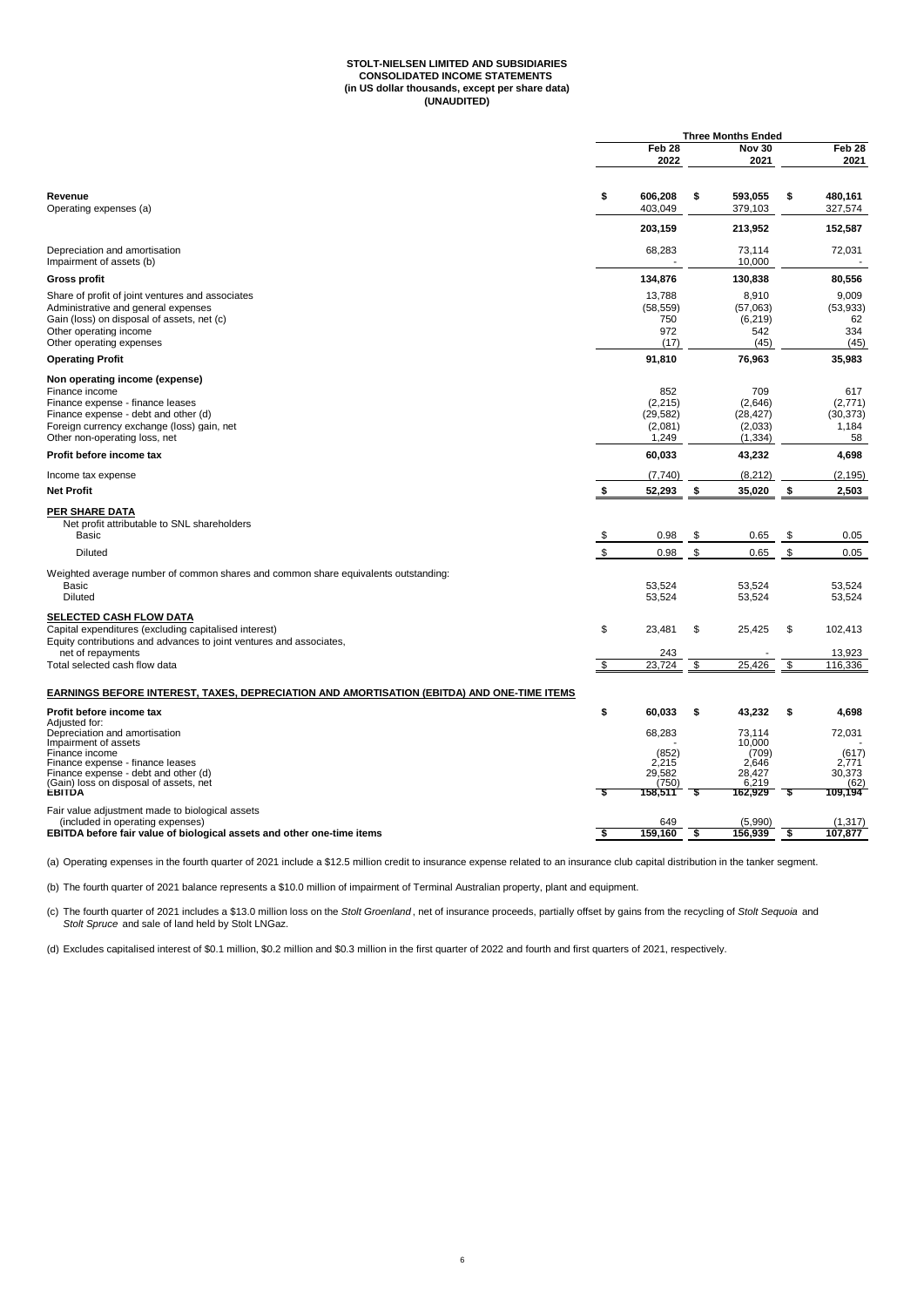#### **(UNAUDITED) STOLT-NIELSEN LIMITED AND SUBSIDIARIES CONSOLIDATED BALANCE SHEETS (in US dollar thousands)**

|                                                             | As of             |                 |
|-------------------------------------------------------------|-------------------|-----------------|
|                                                             | Feb <sub>28</sub> | <b>Nov 30</b>   |
|                                                             | 2022              | 2021            |
| <b>ASSETS</b>                                               |                   |                 |
| Cash and cash equivalents                                   | \$<br>114,306     | 123,868<br>\$   |
| Restricted cash                                             | 6,098             | 6,096           |
| Receivables                                                 | 297,829           | 285,749         |
| Receivables from insurance (a)                              |                   | 58,598          |
| Inventories                                                 | 6,050             | 6,986           |
| <b>Biological assets</b>                                    | 50,914            | 50,344          |
| Prepaid expenses                                            | 85,180            | 76,645          |
| Derivative financial instruments                            | 1,359             | 589             |
| Income tax receivable                                       | 4,095             | 987             |
| Other current assets                                        | 39.827            | 54,351          |
| <b>Total current assets</b>                                 | 605,658           | 664,213         |
| Property, plant and equipment                               | 2,831,588         | 2,856,137       |
| Right-of-use assets                                         | 215,988           | 203,048         |
| Investment in and advances to joint ventures and associates | 631,935           | 611,906         |
| Investments in equity instruments (b)                       | 63,479            | 37,873          |
| Deferred tax assets                                         | 8,268             | 9,238           |
| Goodwill and other intangible assets                        | 38,567            | 38,967          |
| Employee benefit assets                                     | 26,060            | 25,370          |
| Derivative financial instruments                            | 16,675            | 6,868           |
| Insurance reimbursement receivables (c)                     | 172,669           | 162,887         |
| Other non-current assets                                    | 19,735            | 19,702          |
| <b>Total non-current assets</b>                             | 4,024,964         | 3,971,996       |
| <b>Total assets</b>                                         | 4,630,622<br>S    | \$<br>4,636,209 |
| LIABILITIES AND SHAREHOLDERS' EQUITY                        |                   |                 |
| Short-term bank loans                                       | \$                | \$<br>40,000    |
| Current maturities of long-term debt                        | 452,648           | 490,502         |
| <b>Current lease liabilities</b>                            | 47,345            | 43,473          |
| Accounts payable                                            | 119,067           | 114,607         |
| Accrued voyage expenses                                     | 57,665            | 51,328          |
| Accrued expenses                                            | 198,966           | 197,904         |
| Provisions                                                  | 2,433             | 2,968           |
| Income tax payable                                          | 15,069            | 12,534          |
| Dividend payable                                            |                   | 26,829          |
| Derivative financial instruments                            | 6,729             | 10,239          |
| Other current liabilities                                   | 41,266            | 37,543          |
| <b>Total current liabilities</b>                            | 941,188           | 1,027,927       |
| Long-term debt                                              | 1,676,015         | 1,695,142       |
| Long-term lease liabilities                                 | 176,219           | 166,977         |
| Deferred tax liabilities                                    | 71,640            | 68,025          |
| Employee benefit obligations                                | 31,832            | 31,720          |
| Derivative financial instruments                            | 4,549             | 7,938           |
| Long-term provisions (c)                                    | 173,946           | 164,126         |
| Other non-current liabilities                               | 1,257             | 1,425           |
| <b>Total non-current liabilities</b>                        | 2,135,458         | 2,135,353       |
| <b>Total liabilities</b>                                    | 3,076,646         | 3,163,280       |
| Common stock and Founder's shares                           | 58,538            | 58,538          |
| Paid-in surplus                                             | 195,466           | 195,466         |
| Retained earnings                                           | 1,637,271         | 1,584,978       |
| Other components of equity                                  | (226, 248)        | (255,002)       |
|                                                             | 1,665,027         | 1,583,980       |
| Treasury stock                                              | (111, 051)        | (111, 051)      |
| <b>Total shareholders' equity</b>                           | 1,553,976         | 1,472,929       |
| Total liabilities and shareholders' equity                  | 4,630,622         | 4,636,209<br>\$ |
| Debt, net of cash and cash equivalents (d)                  | \$2,237,921       | 2,312,226<br>\$ |

(a) At November 30, 2021, receivables from insurance included an insurance club capital distribution and settlement proceeds related to *Stolt Groenland* .

(b) Investments in equity instruments include shares of Golar LNG Limited acquired for \$106.4 million, Ganesh Benzoplast Limited for \$5.1 million and Cool Company Ltd for \$10.0 million. A cumulative fair value loss of \$57.9 million has been recorded through Other components of equity to reflect the change in share prices.

(c) Long-term insurance reimbursement receivables have been established for the third party claims in which reimbursements from insurance companies are virtually certain. The offsetting liability to the third parties has been included in long-term provisions.

(d) Computed as short-term bank loans, current maturities of long-term debt and lease liabilities and long-term debt and lease liabilities less cash and cash equivalents.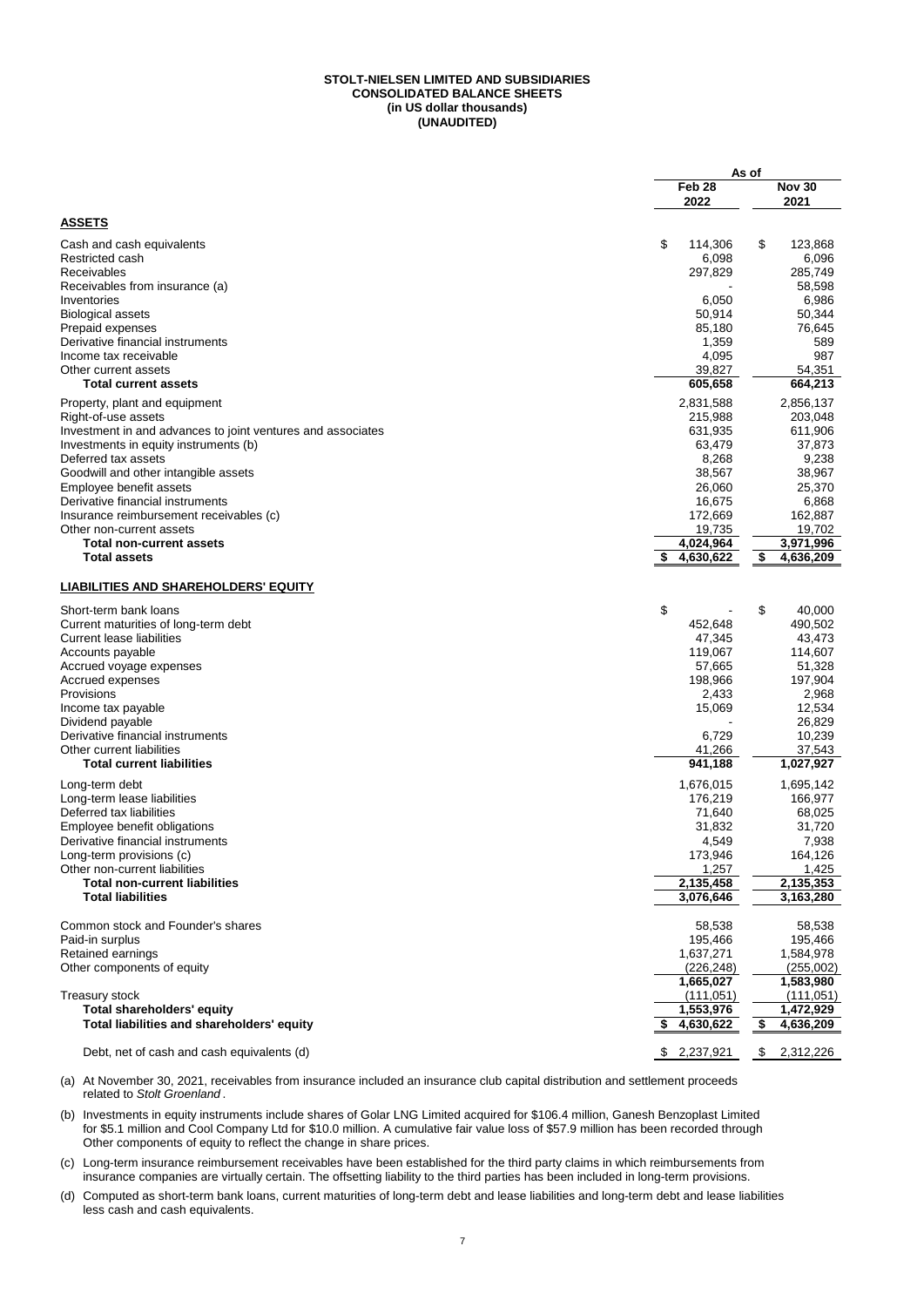# **STOLT-NIELSEN LIMITED AND SUBSIDIARIES SELECTED SEGMENT AND FINANCIAL DATA (in US dollar thousands) (UNAUDITED)**

The following tables present the contribution to revenue, gross profit, operating profit and EBITDA for each of SNL's reportable segments and other corporate items.

|                                                                                                     | <b>Three Months Ended</b> |                       |            |                        |            |                          |
|-----------------------------------------------------------------------------------------------------|---------------------------|-----------------------|------------|------------------------|------------|--------------------------|
|                                                                                                     |                           | Feb 28                |            | <b>Nov 30</b>          |            | Feb 28                   |
|                                                                                                     |                           | 2022                  |            | 2021                   |            | 2021                     |
| <b>REVENUE:</b>                                                                                     |                           |                       |            |                        |            |                          |
| <b>Stolt Tankers</b>                                                                                |                           |                       |            |                        |            |                          |
| Deepsea                                                                                             | \$                        | 264,033               | \$         | 257,456                | \$         | 213,083                  |
| <b>Regional Fleet</b><br>Stolt Tankers - Total                                                      |                           | 50,495<br>314,528     |            | 50,379<br>307,835      |            | 47,687<br>260,770        |
| <b>Stolthaven Terminals</b>                                                                         |                           | 66,079                |            | 62,092                 |            | 57,968                   |
| <b>Stolt Tank Containers</b>                                                                        |                           | 195,262               |            | 191,478                |            | 138,852                  |
| Stolt Sea Farm                                                                                      |                           | 30,006                |            | 31,119                 |            | 22,522                   |
| Corporate and Other<br>Total                                                                        | \$                        | 333<br>606,208        | - \$       | 531<br>593,055         | - \$       | 49<br>480,161            |
|                                                                                                     |                           |                       |            |                        |            |                          |
| <b>OPERATING EXPENSES:</b>                                                                          |                           |                       |            |                        |            |                          |
| <b>Stolt Tankers</b>                                                                                | \$                        | 232.452               | \$         | 215,628                | \$         | 183,875                  |
| <b>Stolthaven Terminals</b>                                                                         |                           | 24,117                |            | 23,261                 |            | 22,668                   |
| <b>Stolt Tank Containers</b>                                                                        |                           | 126,401               |            | 124,615                |            | 103,625                  |
| Stolt Sea Farm (excluding Fair Value Adjustment)<br>Stolt Sea Farm Fair Value Adjustment            |                           | 19,837<br>649         |            | 21,990<br>(5,990)      |            | 19,198<br>(1, 317)       |
| Corporate and Other                                                                                 |                           | (407)                 |            | (401)                  |            | (475)                    |
| Total                                                                                               | \$                        | 403,049               | \$         | 379,103                | \$         | 327,574                  |
|                                                                                                     |                           |                       |            |                        |            |                          |
| DEPRECIATION, AMORTISATION AND IMPAIRMENT:                                                          |                           |                       |            |                        |            |                          |
| <b>Stolt Tankers</b><br><b>Stolthaven Terminals</b>                                                 | \$                        | 38,476                | \$         | 42,928                 | \$         | 42,999                   |
| <b>Stolt Tank Containers</b>                                                                        |                           | 15,215<br>11,162      |            | 25,535<br>11,140       |            | 15,328<br>10,311         |
| Stolt Sea Farm                                                                                      |                           | 1,967                 |            | 1,864                  |            | 1,665                    |
| Corporate and Other                                                                                 |                           | 1,463                 |            | 1,647                  |            | 1,728                    |
| Total                                                                                               | \$                        | 68,283                | <u>_\$</u> | 83,114                 | <u>_\$</u> | 72,031                   |
| <b>GROSS PROFIT:</b>                                                                                |                           |                       |            |                        |            |                          |
| Deepsea                                                                                             | \$                        | 30,685                | \$         | 38,872                 | \$         | 23,796                   |
| <b>Regional Fleet</b>                                                                               |                           | 12,915                |            | 10,407                 |            | 10,100                   |
| Stolt Tankers - Total                                                                               |                           | 43,600                |            | 49,279                 |            | 33,896                   |
| <b>Stolthaven Terminals</b><br><b>Stolt Tank Containers</b>                                         |                           | 26,747<br>57,699      |            | 13,296<br>55,723       |            | 19,972<br>24,916         |
| Stolt Sea Farm (excluding Fair Value Adjustment)                                                    |                           | 8,202                 |            | 7,265                  |            | 1,659                    |
| Stolt Sea Farm Fair Value Adjustment                                                                |                           | (649)                 |            | 5,990                  |            | 1,317                    |
| Corporate and Other<br>Total                                                                        | \$                        | (723)                 |            | (715)                  |            | (1,204)<br>80,556        |
|                                                                                                     |                           | 134,876               | - \$       | 130,838 \$             |            |                          |
| SHARE OF PROFIT OF JOINT VENTURES AND ASSOCIATES:                                                   |                           |                       |            |                        |            |                          |
| <b>Stolt Tankers</b>                                                                                | \$                        | 3,490                 | \$         | 2,766                  | \$         | 1,500                    |
| <b>Stolthaven Terminals</b><br><b>Stolt Tank Containers</b>                                         |                           | 6,349<br>154          |            | 7,016<br>194           |            | 6,834<br>(294)           |
| Stolt-Nielsen Gas                                                                                   |                           | 3,795                 |            | (1,066)                |            | 968                      |
| <b>Total</b>                                                                                        | $\frac{1}{2}$             | 13,788                | \$         | 8,910                  | \$         | 9,008                    |
|                                                                                                     |                           |                       |            |                        |            |                          |
| <b>ADMINISTRATIVE AND GENERAL EXPENSES:</b>                                                         |                           |                       |            |                        |            |                          |
| <b>Stolt Tankers</b><br><b>Stolthaven Terminals</b>                                                 | \$                        | (22, 476)<br>(11.206) | \$         | (24, 262)<br>(11, 849) | \$         | (22, 430)<br>(11, 218)   |
| <b>Stolt Tank Containers</b>                                                                        |                           | (18, 299)             |            | (19,200)               |            | (16, 763)                |
| Stolt Sea Farm                                                                                      |                           | (2,087)               |            | (1, 972)               |            | (2,037)                  |
| Stolt-Nielsen Gas                                                                                   |                           | (167)<br>(4, 324)     |            | (365)<br>585           |            | (377)                    |
| Corporate and Other<br>Total                                                                        | \$                        | (58, 559)             | -\$        | (57,063)               | -\$        | (1, 108)<br>(53,933)     |
|                                                                                                     |                           |                       |            |                        |            |                          |
| GAIN (LOSS) ON DISPOSAL OF ASSETS, NET:                                                             |                           |                       |            |                        |            |                          |
| <b>Stolt Tankers</b><br><b>Stolthaven Terminals</b>                                                 | \$                        | 369<br>(38)           | \$         | (8,629)                | \$         | (47)<br>(8)              |
| <b>Stolt Tank Containers</b>                                                                        |                           | 419                   |            | (422)<br>(381)         |            | 83                       |
| Stolt-Nielsen Gas                                                                                   |                           |                       |            | 3,217                  |            | $\overline{\phantom{a}}$ |
| Corporate and Other                                                                                 |                           |                       |            | (4)                    |            | 34                       |
| Total                                                                                               | $\frac{1}{2}$             | 750                   | \$         | (6, 219)               | $\sqrt{2}$ | 62                       |
| OTHER OPERATING INCOME (EXPENSE), NET:                                                              |                           |                       |            |                        |            |                          |
| <b>Stolt Tankers</b>                                                                                |                           |                       |            |                        |            |                          |
|                                                                                                     |                           |                       |            |                        |            | 150                      |
| <b>Stolthaven Terminals</b>                                                                         | \$                        | (10)<br>194           | \$         | $\overline{7}$<br>382  | \$         |                          |
| <b>Stolt Tank Containers</b>                                                                        |                           | 66                    |            | 43                     |            | 59                       |
| Stolt Sea Farm                                                                                      |                           | 390                   |            | 10                     |            | 16                       |
| Corporate and Other<br><b>Total</b>                                                                 |                           | 315                   |            | 55                     |            | 64<br>289                |
|                                                                                                     | $\frac{1}{2}$             | 955                   | -\$        | 497                    | -\$        |                          |
| <b>OPERATING PROFIT (LOSS):</b>                                                                     |                           |                       |            |                        |            |                          |
| <b>Stolt Tankers</b>                                                                                | \$                        | 24,973                | \$         | 19,161                 | \$         | 12,919                   |
| <b>Stolthaven Terminals</b>                                                                         |                           | 22,046                |            | 8,423                  |            | 15,730                   |
| <b>Stolt Tank Containers</b><br>Stolt Sea Farm                                                      |                           | 40,039<br>5,856       |            | 36,379<br>11,293       |            | 8,001<br>955             |
| Stolt-Nielsen Gas                                                                                   |                           | 3,628                 |            | 1,786                  |            | 591                      |
| Corporate and Other                                                                                 |                           | (4,732)               |            | (79)                   |            | (2, 213)                 |
| <b>Total</b>                                                                                        | \$                        | 91,810                | -\$        | 76,963                 | \$         | 35,983                   |
|                                                                                                     |                           |                       |            |                        |            |                          |
| EARNINGS BEFORE INTEREST, TAXES, DEPRECIATION AND AMORTISATION (EBITDA) (a)<br><b>Stolt Tankers</b> | \$                        | 62,476                | \$         | 71,579                 | \$         | 55,990                   |
| <b>Stolthaven Terminals</b>                                                                         |                           | 37,069                |            | 34,641                 |            | 31,135                   |
| <b>Stolt Tank Containers</b>                                                                        |                           | 50,281                |            | 45,981                 |            | 18,462                   |
| Stolt Sea Farm<br>Stolt-Nielsen Gas                                                                 |                           | 8,173<br>3,620        |            | 12,727<br>(1, 417)     |            | 2,963<br>464             |
| Corporate and Other<br><b>Total</b>                                                                 | \$                        | (3, 108)<br>158,511   | \$         | (582)<br>162,929       | \$         | 180<br>109,194           |

(a) EBITDA excludes gain (loss) on disposal of assets, net